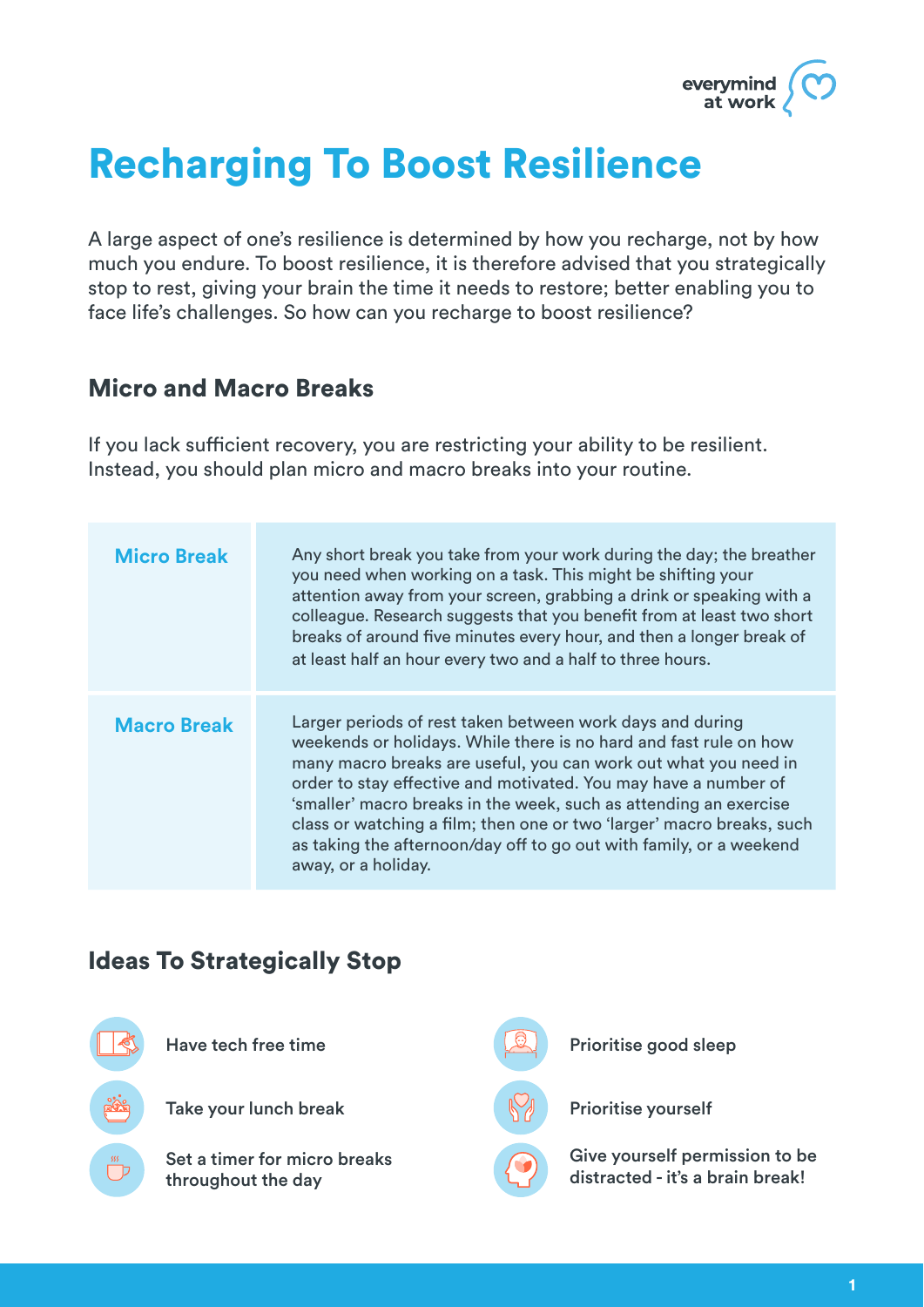

# Ideas To Recharge Your Mind and Body